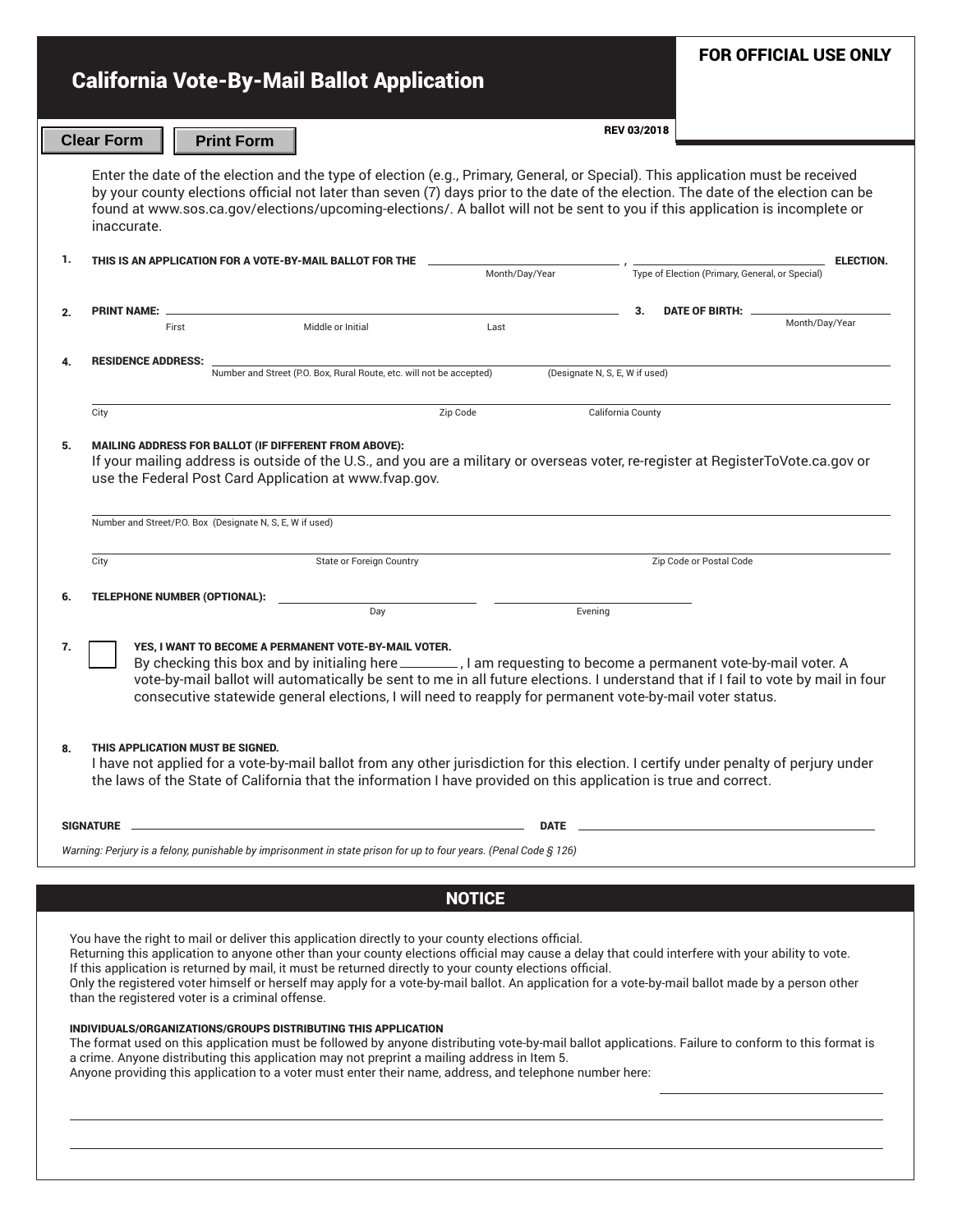## WHO CAN USE THIS APPLICATION

The uniform California Vote-By-Mail Ballot Application can only be used by a registered voter. If you have not already registered to vote, you can register to vote online on the Secretary of State's website at [RegisterToVote.ca.gov](https://registertovote.ca.gov/). You may also pick up a Voter Registration Card at your county elections office, library, or U.S. Post Office. Your completed Voter Registration Card must be submitted online or to your county elections office at least 15 days before the election.

To vote by mail, you can use this Vote-By-Mail Ballot Application, use the form in the county voter information guide you receive in the mail before an election, or contact your county elections office. County contact information can be found online at [www.sos.ca.gov/elections/ voting-resources/](http://www.sos.ca.gov/elections/voting-resources/county-elections-offices/) [county-elections-offices/.](http://www.sos.ca.gov/elections/voting-resources/county-elections-offices/)

This Vote-By-Mail Ballot Application is provided by the Secretary of State (SOS) for use by any person, group, or organization distributing vote-by-mail ballot applications for elections that involve more than one county. For organizations distributing applications for elections that involve a single county, the county elections office should be contacted for the appropriate application format and barcode information.

Californians who are serving in the military and are absent from the county where they are eligible to vote, and Californians living or studying abroad may register as a military or overseas voter, either online at [RegisterToVote.ca.gov](http://RegisterToVote.ca.gov) or via the Federal Post Card Application (FPCA). Doing so provides more options for receiving your ballot and ensures priority service. The FPCA and other important information for military and overseas voters is available at [www.fvap.gov](https://www.fvap.gov/). How to Fill Out this Application

> **ITEM 1.** Enter the date of the election in which you wish to vote (month, day, year), and the type of election (Primary, General, or Special).

> **ITEM 2.** Print your first, middle, and last names as they appear on your Voter Registration Card.

**ITEM 3.** Print your date of birth in this order  $-$  month, day, year.

**ITEM 4.** Print the complete street address of your voting residence. A post office box or rural route cannot be accepted.

**ITEM 5.** Mailing address information must be completed by the voter. Print the complete address where you want your ballot sent if it is different than the residence address provided in Item 4.

**ITEM 6.** Print your telephone number (optional, not required) to allow the elections office to contact you if more information is needed.

**ITEM 7.** Any registered voter may receive a vote-by-mail ballot automatically in all future elections by checking

the Permanent Vote-By-Mail Voter box and initialing the line. Any voter can opt out of the permanent voteby-mail status at any time by contacting their county elections official directly.

**ITEM 8.** Sign and date in this order  $-$  month, day, year. No witness or notary required.

## HOW TO SUBMIT THE APPLICATION

Your Vote-By-Mail Ballot Application must be returned to your county elections official at least 7 days before the election. However, if you become ill or disabled during the final week before an election, or find that you will be unable to go to your polling place on Election Day, you may request that a vote-by-mail ballot be delivered to you by submitting a written statement, signed under penalty of perjury to your county elections official. The statement must contain your name and residence address, the address to which you want the ballot sent, the name and date of the election in which you would like to vote, your signature, and the date. You may authorize another person to receive the ballot from the elections official, and/or return the ballot to an elections official after you have voted it.

If this application is returned by mail, it must be returned directly to your county elections official.

Please do not send applications to the SOS's office. Doing so will delay the application process.

You can find the address and telephone number of your county elections official on the SOS website at [www.sos.ca.gov/](http://www.sos.ca.gov/elections/voting-resources/county-elections-offices/) [elections/voting-resources/county-elections-offices/.](http://www.sos.ca.gov/elections/voting-resources/county-elections-offices/)

## WHAT CAN BE PREPRINTED ON THE APPLICATION

State law requires the voter to personally affix his or her signature and the address to which the ballot is to be mailed.

If an organization is distributing the application, the name, address, and telephone number of the organization authorizing distribution must be included on the application.

In order to ensure accuracy, each voter should fill out all of the information on the application. However, any person, group, or organization distributing the application may preprint the following:

- The printed name and home address of the voter as it appears on the Voter Registration Card.
- The name and date of the election for which the ballot is requested.
- The name, address, and telephone number of the person, group, or organization authorizing distribution of the application.